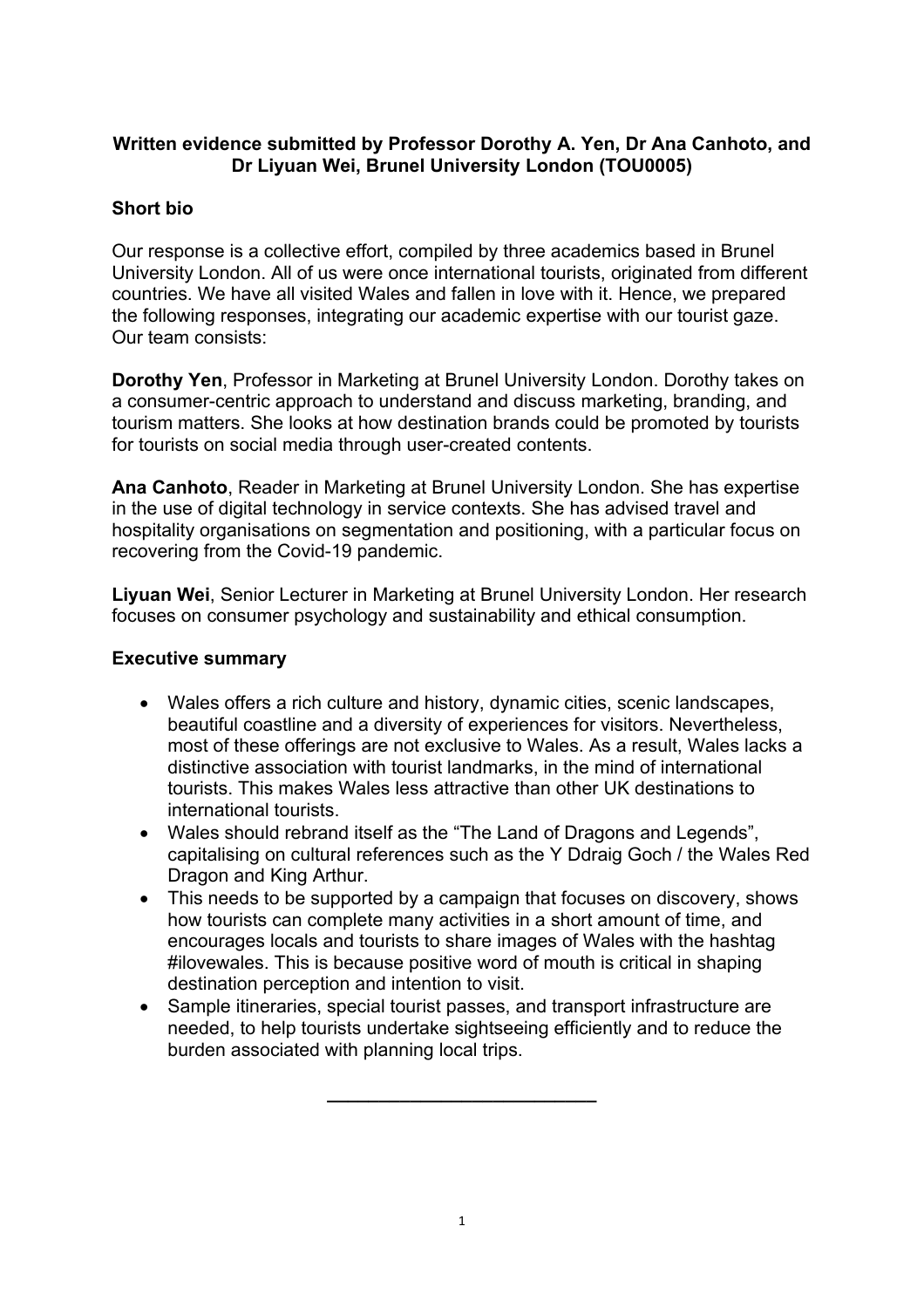#### **1. Why is the number of international visitors to Wales comparatively low as a share of the UK total?**

- 1.1. International visitors usually travel during their annual leave, which is a scarce good. Thus, they want to make the most of their limited time.
- 1.2. Relatively unknown destinations, like Wales (See question 2), are attractive to a small segment of travellers who seek "off the beaten path" destinations.
- 1.3. However, for most international travellers, such destinations are unappealing. This is because it is difficult for those visitors to assess the quality of their future experience ahead of travel, and, therefore, they perceive it as a risky use of their limited annual leave time (vs visiting a more famous destination for which there is more information).

### **2. Does Wales have a sufficiently strong "brand" internationally and what more could be done to promote Wales as a holiday destination abroad?**

- 2.1. Wales offers a rich culture and history, dynamic cities, a scenic landscape, a beautiful coastline and a diversity of experiences for visitors. However, many of these offerings are not exclusive to Wales. As a result, Wales lacks a distinctive association with tourist landmarks, in the mind of international tourists. This makes Wales less attractive than other UK destinations to international tourists.
- 2.2. Britain's cultural attractions are the top visiting motivation for international tourists, followed by the variety of places on offer. Unlike, for instance, London (e.g., Big Ben, Tower of London, British Museum, etc.)<sup>1</sup> or Scotland (e.g., Edinburgh, Highlands, Bagpipes), Wales is less well-known for its distinctive features that are exclusive to Wales.
- 2.3. The exception is the reference to dragons or to legendary figures such as King Arthur and Merlin. None of the other UK nations can own up to these cultural symbols as righteously as Wales.
- 2.4. Following the success of Harry Potter and Fantastic Beasts, magic creatures have become a popular trend amongst not only children but also adults. This is no exception amongst tourists, as evidenced by the large number of tourists visiting the Harry Potter Studio and the Natural History museum's exhibition "Fantastic Beasts – The Wonder of Nature".
- 2.5. This presents an opportunity for Wales to capitalise on its existing association with dragons and legendary figures. Specifically, Wales should tap into two legendary cultural heritages (namely, the Y Ddraig Goch – the Wales Red Dragon and King Arthur) and use them to brand Wales as "The Land of Dragons and Legends". This would reposition Wales as the first and only destination that tells the legendary stories of mythic dragons and King Arthur.
- 2.6. Although the Wales flag already features Y Ddraig Goch, the association with the dragons could be further strengthened through various tourist activities and marketing communications so that dragons and legends become top of

<sup>&</sup>lt;sup>1</sup> [Yu,](https://www.sciencedirect.com/science/article/abs/pii/S2211973621000647) [Q.,](https://www.sciencedirect.com/science/article/abs/pii/S2211973621000647) [Pickering,](https://www.sciencedirect.com/science/article/abs/pii/S2211973621000647) [S.,](https://www.sciencedirect.com/science/article/abs/pii/S2211973621000647) [Geng,](https://www.sciencedirect.com/science/article/abs/pii/S2211973621000647) [R.](https://www.sciencedirect.com/science/article/abs/pii/S2211973621000647) [and](https://www.sciencedirect.com/science/article/abs/pii/S2211973621000647) [Yen,](https://www.sciencedirect.com/science/article/abs/pii/S2211973621000647) [D.A.,](https://www.sciencedirect.com/science/article/abs/pii/S2211973621000647) [2021.](https://www.sciencedirect.com/science/article/abs/pii/S2211973621000647) [Thanks](https://www.sciencedirect.com/science/article/abs/pii/S2211973621000647) [for](https://www.sciencedirect.com/science/article/abs/pii/S2211973621000647) [the](https://www.sciencedirect.com/science/article/abs/pii/S2211973621000647) [memories:](https://www.sciencedirect.com/science/article/abs/pii/S2211973621000647) [Exploring](https://www.sciencedirect.com/science/article/abs/pii/S2211973621000647) [city](https://www.sciencedirect.com/science/article/abs/pii/S2211973621000647) [tourism](https://www.sciencedirect.com/science/article/abs/pii/S2211973621000647) [experiences](https://www.sciencedirect.com/science/article/abs/pii/S2211973621000647) [via](https://www.sciencedirect.com/science/article/abs/pii/S2211973621000647) [social](https://www.sciencedirect.com/science/article/abs/pii/S2211973621000647) [media](https://www.sciencedirect.com/science/article/abs/pii/S2211973621000647) [reviews.](https://www.sciencedirect.com/science/article/abs/pii/S2211973621000647) *[Tourism](https://www.sciencedirect.com/science/article/abs/pii/S2211973621000647) [Management](https://www.sciencedirect.com/science/article/abs/pii/S2211973621000647) [Perspectives](https://www.sciencedirect.com/science/article/abs/pii/S2211973621000647)*[,](https://www.sciencedirect.com/science/article/abs/pii/S2211973621000647) *[40](https://www.sciencedirect.com/science/article/abs/pii/S2211973621000647)*[,](https://www.sciencedirect.com/science/article/abs/pii/S2211973621000647) [p.100851.](https://www.sciencedirect.com/science/article/abs/pii/S2211973621000647)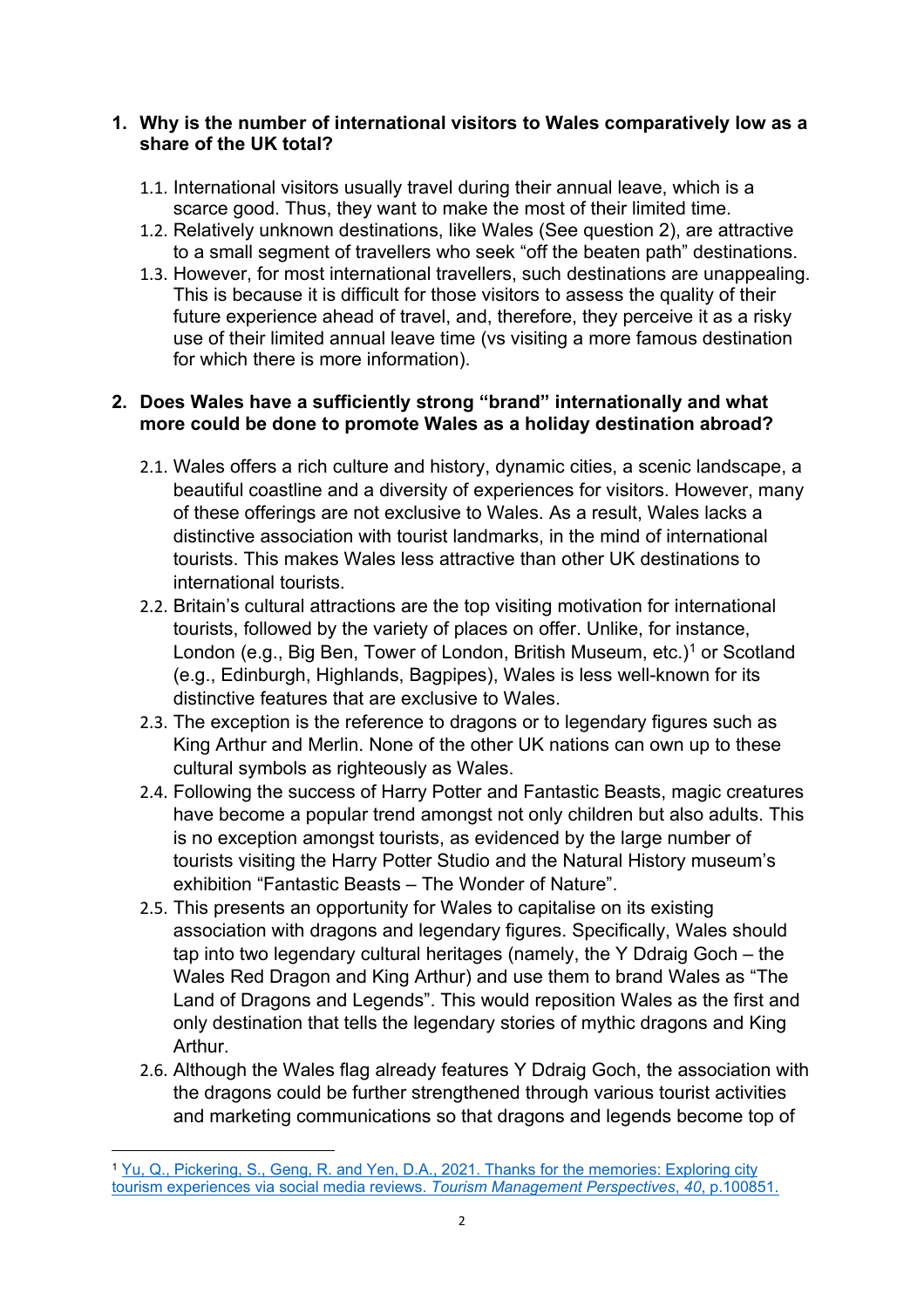mind when international tourists think about Wales. For example, a museum dedicated to dragons, where mysterious dragon legends around the world are documented and retold for exhibitions; or dragon walks around towns and coastal lines. Furthermore, creative theme parks or organised tourism activities could make reference to popular movies, offering unforgettable experiences<sup>2</sup>, targeting both children (e.g., "How to Train Your Dragon"; "The Kid Who Would Be King"; or "The Sword in the Stone"), as well as adults (e.g., "King Arthur, Legend of the Sword" or "Monty Python and the Holy Grail.")

- 2.7. References to the Wales Red Dragon and King Arthur are already being made by Visit Wales. Thus, this repositioning exercise would not be starting from scratch. Rather, it would be about better promoting these two attractions as unique selling points for Wales, by repositioning the country as the land of dragons and legends. Hence, when international tourists are evaluating and choosing their tourist destinations, they consider Wales as a destination with multiple values<sup>3</sup> on offer, on top of its beautiful landscapes and outdoor adventures.
- 2.8. In addition, destinations benefit from being the filming locations of well-liked and popular movies and TV shows<sup>4</sup>. The dramatic landscape of Wales has been the shooting location of many movies<sup>5</sup>. However, either these shows are not well known internationally (e.g., *Gavin and Stacey*), or it is not well known that the shooting was done in Wales (e.g., Netflix's *Sex Education*). Moreover, destinations also are featured as the backdrop of popular movies and TV shows, such as Oxford in *Inspector Morse*, Shetland in *Shetland*, and many more. However, movies and TV shows such as true crime story, *The Pembrokeshire Murders* (ITV), although rated very favourably (82% on Rotten Tomatoes), are not widely available, and thus do not help promote the brand awareness of Wales as a destination. Building a strong association in the minds of international tourists between popular shows and Welsh sceneries will enhance the Wales brand as a must-see destination.
- 2.9. The visual images on VisitWales.com<sup>6</sup> do not feature prominently non-White tourists. Individuals are more attracted to promotional materials that they can identify with in terms of ethnicity<sup>7</sup> or demographics. Future marketing efforts should diversify the imagery used in promotional materials, to enhance the diversity of representation of the tourism visitors, in order to position Wales as a destination that welcomes international tourists from all different markets.

<sup>&</sup>lt;sup>2</sup> [Yu,](https://www.sciencedirect.com/science/article/pii/S2211973621000647?casa_token=g2SlzTs4G5cAAAAA:ASwo2OLMqVu-L42fUrQwFXGWeRZXGAMYRyaRLYg_8Na3mW8v9zioU0IQFlRPDzlFEVMPVyOZ) [Q.,](https://www.sciencedirect.com/science/article/pii/S2211973621000647?casa_token=g2SlzTs4G5cAAAAA:ASwo2OLMqVu-L42fUrQwFXGWeRZXGAMYRyaRLYg_8Na3mW8v9zioU0IQFlRPDzlFEVMPVyOZ) [Pickering,](https://www.sciencedirect.com/science/article/pii/S2211973621000647?casa_token=g2SlzTs4G5cAAAAA:ASwo2OLMqVu-L42fUrQwFXGWeRZXGAMYRyaRLYg_8Na3mW8v9zioU0IQFlRPDzlFEVMPVyOZ) [S.,](https://www.sciencedirect.com/science/article/pii/S2211973621000647?casa_token=g2SlzTs4G5cAAAAA:ASwo2OLMqVu-L42fUrQwFXGWeRZXGAMYRyaRLYg_8Na3mW8v9zioU0IQFlRPDzlFEVMPVyOZ) [Geng,](https://www.sciencedirect.com/science/article/pii/S2211973621000647?casa_token=g2SlzTs4G5cAAAAA:ASwo2OLMqVu-L42fUrQwFXGWeRZXGAMYRyaRLYg_8Na3mW8v9zioU0IQFlRPDzlFEVMPVyOZ) [R.](https://www.sciencedirect.com/science/article/pii/S2211973621000647?casa_token=g2SlzTs4G5cAAAAA:ASwo2OLMqVu-L42fUrQwFXGWeRZXGAMYRyaRLYg_8Na3mW8v9zioU0IQFlRPDzlFEVMPVyOZ) [and](https://www.sciencedirect.com/science/article/pii/S2211973621000647?casa_token=g2SlzTs4G5cAAAAA:ASwo2OLMqVu-L42fUrQwFXGWeRZXGAMYRyaRLYg_8Na3mW8v9zioU0IQFlRPDzlFEVMPVyOZ) [Yen,](https://www.sciencedirect.com/science/article/pii/S2211973621000647?casa_token=g2SlzTs4G5cAAAAA:ASwo2OLMqVu-L42fUrQwFXGWeRZXGAMYRyaRLYg_8Na3mW8v9zioU0IQFlRPDzlFEVMPVyOZ) [D.A.,](https://www.sciencedirect.com/science/article/pii/S2211973621000647?casa_token=g2SlzTs4G5cAAAAA:ASwo2OLMqVu-L42fUrQwFXGWeRZXGAMYRyaRLYg_8Na3mW8v9zioU0IQFlRPDzlFEVMPVyOZ) [2021.](https://www.sciencedirect.com/science/article/pii/S2211973621000647?casa_token=g2SlzTs4G5cAAAAA:ASwo2OLMqVu-L42fUrQwFXGWeRZXGAMYRyaRLYg_8Na3mW8v9zioU0IQFlRPDzlFEVMPVyOZ) [Thanks](https://www.sciencedirect.com/science/article/pii/S2211973621000647?casa_token=g2SlzTs4G5cAAAAA:ASwo2OLMqVu-L42fUrQwFXGWeRZXGAMYRyaRLYg_8Na3mW8v9zioU0IQFlRPDzlFEVMPVyOZ) [for](https://www.sciencedirect.com/science/article/pii/S2211973621000647?casa_token=g2SlzTs4G5cAAAAA:ASwo2OLMqVu-L42fUrQwFXGWeRZXGAMYRyaRLYg_8Na3mW8v9zioU0IQFlRPDzlFEVMPVyOZ) [the](https://www.sciencedirect.com/science/article/pii/S2211973621000647?casa_token=g2SlzTs4G5cAAAAA:ASwo2OLMqVu-L42fUrQwFXGWeRZXGAMYRyaRLYg_8Na3mW8v9zioU0IQFlRPDzlFEVMPVyOZ) [memories:](https://www.sciencedirect.com/science/article/pii/S2211973621000647?casa_token=g2SlzTs4G5cAAAAA:ASwo2OLMqVu-L42fUrQwFXGWeRZXGAMYRyaRLYg_8Na3mW8v9zioU0IQFlRPDzlFEVMPVyOZ) [Exploring](https://www.sciencedirect.com/science/article/pii/S2211973621000647?casa_token=g2SlzTs4G5cAAAAA:ASwo2OLMqVu-L42fUrQwFXGWeRZXGAMYRyaRLYg_8Na3mW8v9zioU0IQFlRPDzlFEVMPVyOZ) [city](https://www.sciencedirect.com/science/article/pii/S2211973621000647?casa_token=g2SlzTs4G5cAAAAA:ASwo2OLMqVu-L42fUrQwFXGWeRZXGAMYRyaRLYg_8Na3mW8v9zioU0IQFlRPDzlFEVMPVyOZ) [tourism](https://www.sciencedirect.com/science/article/pii/S2211973621000647?casa_token=g2SlzTs4G5cAAAAA:ASwo2OLMqVu-L42fUrQwFXGWeRZXGAMYRyaRLYg_8Na3mW8v9zioU0IQFlRPDzlFEVMPVyOZ) [experiences](https://www.sciencedirect.com/science/article/pii/S2211973621000647?casa_token=g2SlzTs4G5cAAAAA:ASwo2OLMqVu-L42fUrQwFXGWeRZXGAMYRyaRLYg_8Na3mW8v9zioU0IQFlRPDzlFEVMPVyOZ) [via](https://www.sciencedirect.com/science/article/pii/S2211973621000647?casa_token=g2SlzTs4G5cAAAAA:ASwo2OLMqVu-L42fUrQwFXGWeRZXGAMYRyaRLYg_8Na3mW8v9zioU0IQFlRPDzlFEVMPVyOZ) [social](https://www.sciencedirect.com/science/article/pii/S2211973621000647?casa_token=g2SlzTs4G5cAAAAA:ASwo2OLMqVu-L42fUrQwFXGWeRZXGAMYRyaRLYg_8Na3mW8v9zioU0IQFlRPDzlFEVMPVyOZ) [media](https://www.sciencedirect.com/science/article/pii/S2211973621000647?casa_token=g2SlzTs4G5cAAAAA:ASwo2OLMqVu-L42fUrQwFXGWeRZXGAMYRyaRLYg_8Na3mW8v9zioU0IQFlRPDzlFEVMPVyOZ) [reviews.](https://www.sciencedirect.com/science/article/pii/S2211973621000647?casa_token=g2SlzTs4G5cAAAAA:ASwo2OLMqVu-L42fUrQwFXGWeRZXGAMYRyaRLYg_8Na3mW8v9zioU0IQFlRPDzlFEVMPVyOZ) *[Tourism](https://www.sciencedirect.com/science/article/pii/S2211973621000647?casa_token=g2SlzTs4G5cAAAAA:ASwo2OLMqVu-L42fUrQwFXGWeRZXGAMYRyaRLYg_8Na3mW8v9zioU0IQFlRPDzlFEVMPVyOZ) [Management](https://www.sciencedirect.com/science/article/pii/S2211973621000647?casa_token=g2SlzTs4G5cAAAAA:ASwo2OLMqVu-L42fUrQwFXGWeRZXGAMYRyaRLYg_8Na3mW8v9zioU0IQFlRPDzlFEVMPVyOZ) [Perspectives](https://www.sciencedirect.com/science/article/pii/S2211973621000647?casa_token=g2SlzTs4G5cAAAAA:ASwo2OLMqVu-L42fUrQwFXGWeRZXGAMYRyaRLYg_8Na3mW8v9zioU0IQFlRPDzlFEVMPVyOZ)*[,](https://www.sciencedirect.com/science/article/pii/S2211973621000647?casa_token=g2SlzTs4G5cAAAAA:ASwo2OLMqVu-L42fUrQwFXGWeRZXGAMYRyaRLYg_8Na3mW8v9zioU0IQFlRPDzlFEVMPVyOZ) *[40](https://www.sciencedirect.com/science/article/pii/S2211973621000647?casa_token=g2SlzTs4G5cAAAAA:ASwo2OLMqVu-L42fUrQwFXGWeRZXGAMYRyaRLYg_8Na3mW8v9zioU0IQFlRPDzlFEVMPVyOZ)*[,](https://www.sciencedirect.com/science/article/pii/S2211973621000647?casa_token=g2SlzTs4G5cAAAAA:ASwo2OLMqVu-L42fUrQwFXGWeRZXGAMYRyaRLYg_8Na3mW8v9zioU0IQFlRPDzlFEVMPVyOZ) [p.100851.](https://www.sciencedirect.com/science/article/pii/S2211973621000647?casa_token=g2SlzTs4G5cAAAAA:ASwo2OLMqVu-L42fUrQwFXGWeRZXGAMYRyaRLYg_8Na3mW8v9zioU0IQFlRPDzlFEVMPVyOZ) <sup>3</sup> [Luo,](https://www.sciencedirect.com/science/article/pii/S0148296318303023) [J.,](https://www.sciencedirect.com/science/article/pii/S0148296318303023) [Dey,](https://www.sciencedirect.com/science/article/pii/S0148296318303023) [B.L.,](https://www.sciencedirect.com/science/article/pii/S0148296318303023) [Yalkin,](https://www.sciencedirect.com/science/article/pii/S0148296318303023) [C.,](https://www.sciencedirect.com/science/article/pii/S0148296318303023) [Sivarajah,](https://www.sciencedirect.com/science/article/pii/S0148296318303023) [U.,](https://www.sciencedirect.com/science/article/pii/S0148296318303023) [Punjaisri,](https://www.sciencedirect.com/science/article/pii/S0148296318303023) [K.,](https://www.sciencedirect.com/science/article/pii/S0148296318303023) [Huang,](https://www.sciencedirect.com/science/article/pii/S0148296318303023) [Y.A.](https://www.sciencedirect.com/science/article/pii/S0148296318303023) [and](https://www.sciencedirect.com/science/article/pii/S0148296318303023) [Yen,](https://www.sciencedirect.com/science/article/pii/S0148296318303023) [D.A.,](https://www.sciencedirect.com/science/article/pii/S0148296318303023) [2020.](https://www.sciencedirect.com/science/article/pii/S0148296318303023) [Millennial](https://www.sciencedirect.com/science/article/pii/S0148296318303023) [Chinese](https://www.sciencedirect.com/science/article/pii/S0148296318303023) [consumers'](https://www.sciencedirect.com/science/article/pii/S0148296318303023) [perceived](https://www.sciencedirect.com/science/article/pii/S0148296318303023) [destination](https://www.sciencedirect.com/science/article/pii/S0148296318303023) [brand](https://www.sciencedirect.com/science/article/pii/S0148296318303023) [value.](https://www.sciencedirect.com/science/article/pii/S0148296318303023) *[Journal](https://www.sciencedirect.com/science/article/pii/S0148296318303023) [of](https://www.sciencedirect.com/science/article/pii/S0148296318303023) [Business](https://www.sciencedirect.com/science/article/pii/S0148296318303023) [Research](https://www.sciencedirect.com/science/article/pii/S0148296318303023)*[,](https://www.sciencedirect.com/science/article/pii/S0148296318303023) *[116](https://www.sciencedirect.com/science/article/pii/S0148296318303023)*[,](https://www.sciencedirect.com/science/article/pii/S0148296318303023) [pp.655-665.](https://www.sciencedirect.com/science/article/pii/S0148296318303023)

<sup>4</sup> [Kim,](https://www.sciencedirect.com/science/article/pii/S0160738302000622) [H.,](https://www.sciencedirect.com/science/article/pii/S0160738302000622) [&](https://www.sciencedirect.com/science/article/pii/S0160738302000622) [Richardson,](https://www.sciencedirect.com/science/article/pii/S0160738302000622) [S.](https://www.sciencedirect.com/science/article/pii/S0160738302000622) [L.](https://www.sciencedirect.com/science/article/pii/S0160738302000622) [\(2003\).](https://www.sciencedirect.com/science/article/pii/S0160738302000622) [Motion](https://www.sciencedirect.com/science/article/pii/S0160738302000622) [picture](https://www.sciencedirect.com/science/article/pii/S0160738302000622) [impacts](https://www.sciencedirect.com/science/article/pii/S0160738302000622) [on](https://www.sciencedirect.com/science/article/pii/S0160738302000622) [destination](https://www.sciencedirect.com/science/article/pii/S0160738302000622) [images.](https://www.sciencedirect.com/science/article/pii/S0160738302000622) *[Annals](https://www.sciencedirect.com/science/article/pii/S0160738302000622) [of](https://www.sciencedirect.com/science/article/pii/S0160738302000622) [Tourism](https://www.sciencedirect.com/science/article/pii/S0160738302000622) [Research,](https://www.sciencedirect.com/science/article/pii/S0160738302000622) [30](https://www.sciencedirect.com/science/article/pii/S0160738302000622)*[\(1\),](https://www.sciencedirect.com/science/article/pii/S0160738302000622) [216-237.](https://www.sciencedirect.com/science/article/pii/S0160738302000622)

<sup>5</sup> <https://www.visitwales.com/things-do/attractions/tv-and-film-locations>.

<sup>6</sup> <https://www.visitwales.com/inspire-me>

<sup>7</sup> [Brumbaugh,](https://onlinelibrary.wiley.com/doi/abs/10.1002/mar.20308) [A.](https://onlinelibrary.wiley.com/doi/abs/10.1002/mar.20308) [M.](https://onlinelibrary.wiley.com/doi/abs/10.1002/mar.20308) [\(2009\).](https://onlinelibrary.wiley.com/doi/abs/10.1002/mar.20308) [Why](https://onlinelibrary.wiley.com/doi/abs/10.1002/mar.20308) [do](https://onlinelibrary.wiley.com/doi/abs/10.1002/mar.20308) [I](https://onlinelibrary.wiley.com/doi/abs/10.1002/mar.20308) [identify](https://onlinelibrary.wiley.com/doi/abs/10.1002/mar.20308) [with](https://onlinelibrary.wiley.com/doi/abs/10.1002/mar.20308) [thee?](https://onlinelibrary.wiley.com/doi/abs/10.1002/mar.20308) [Let](https://onlinelibrary.wiley.com/doi/abs/10.1002/mar.20308) [me](https://onlinelibrary.wiley.com/doi/abs/10.1002/mar.20308) [count](https://onlinelibrary.wiley.com/doi/abs/10.1002/mar.20308) [three](https://onlinelibrary.wiley.com/doi/abs/10.1002/mar.20308) [ways:](https://onlinelibrary.wiley.com/doi/abs/10.1002/mar.20308) [How](https://onlinelibrary.wiley.com/doi/abs/10.1002/mar.20308) [ad](https://onlinelibrary.wiley.com/doi/abs/10.1002/mar.20308) [context](https://onlinelibrary.wiley.com/doi/abs/10.1002/mar.20308) [influences](https://onlinelibrary.wiley.com/doi/abs/10.1002/mar.20308) [race-based](https://onlinelibrary.wiley.com/doi/abs/10.1002/mar.20308) [character](https://onlinelibrary.wiley.com/doi/abs/10.1002/mar.20308) [identification.](https://onlinelibrary.wiley.com/doi/abs/10.1002/mar.20308) *[Psychology](https://onlinelibrary.wiley.com/doi/abs/10.1002/mar.20308) [and](https://onlinelibrary.wiley.com/doi/abs/10.1002/mar.20308) [Marketing](https://onlinelibrary.wiley.com/doi/abs/10.1002/mar.20308)*[,](https://onlinelibrary.wiley.com/doi/abs/10.1002/mar.20308) [26\(11\),](https://onlinelibrary.wiley.com/doi/abs/10.1002/mar.20308) [970-986](https://onlinelibrary.wiley.com/doi/abs/10.1002/mar.20308).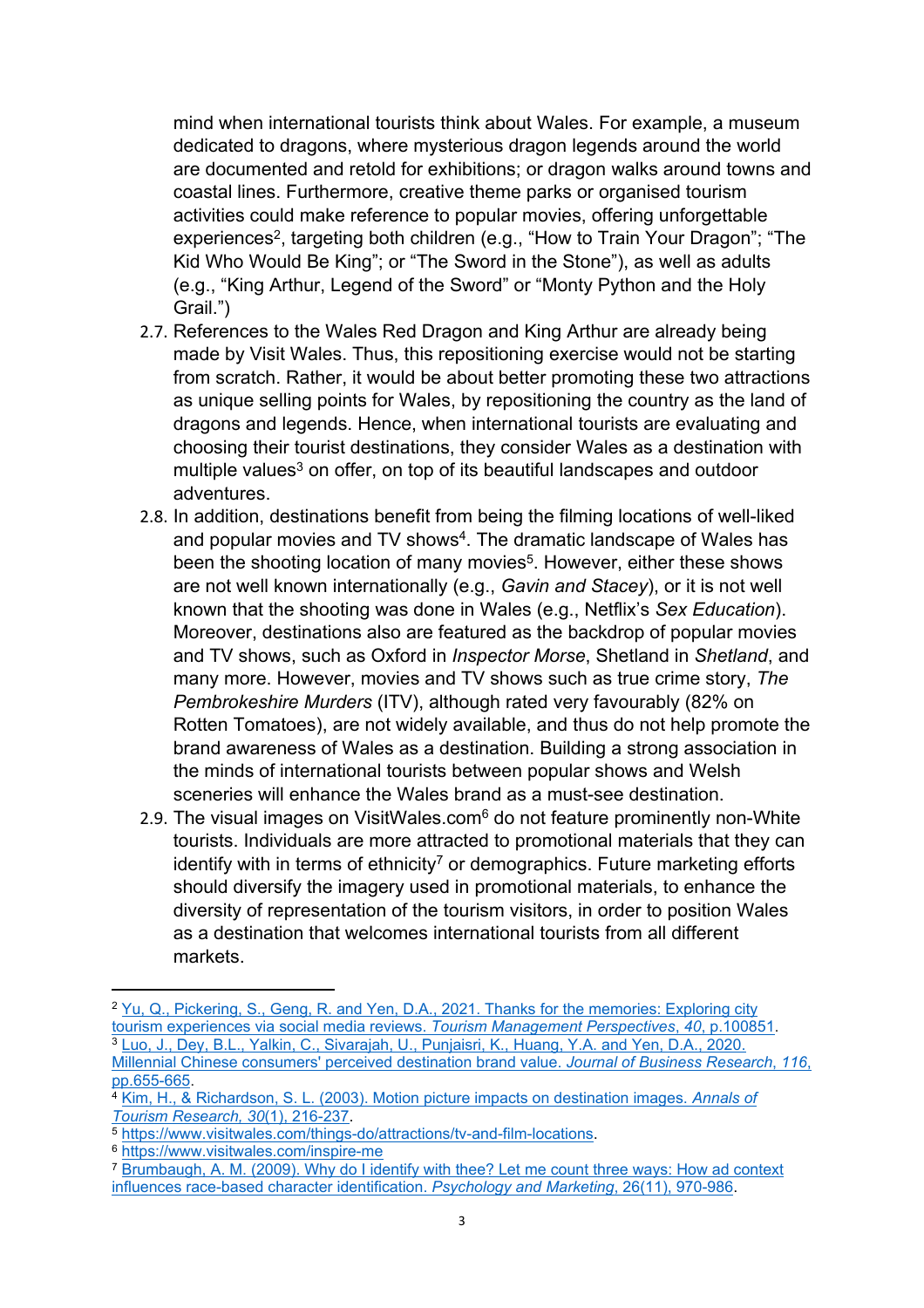## **3. How has the COVID-19 pandemic impacted the tourism industry in Wales?**

- 3.1. The pandemic has caused tourists to book closer to the date of travel, and only when it is possible and easy to cancel or change their bookings. This explains the increase in tourism within the UK, in the last year<sup>8</sup>.
- 3.2. While this is positive for the local economy, last minute bookings create uncertainty for hospitality venues and the need for very flexible operations. This is reflected in avoidance of long-term contracts with suppliers and employees and, thus, increased precarity for those in, or associated with, this industry.
- 3.3. Moreover, as the market is gradually moving into the post-pandemic recovery phase, people are starting to book international travel, again. This presents a risk for Wales, if it continues placing its emphasis on attracting UK-based tourists.

## **4. What would be the potential implications for Wales' attractiveness to international visitors of a tourism levy?**

- 4.1. Tourism levies are, typically, charged separately to the cost of the accommodation, meaning that it is very clear to tourists that they are paying an additional tax, on top of the accommodation cost and associated VAT.
- 4.2. Since tourism levies are a small proportion of the overall cost of accommodations and flights, they are unlikely to deter international tourists from booking. Especially when international tourists are coming to Wales for its unique tourism features, e.g., the dragons and legends, that have not been offered elsewhere.
- 4.3. Moreover, because levies are applied by all hospitality suppliers, they are unlikely to shift demand from one supplier to another within the region where it is applied.
- 4.4. However, the payment of taxes (however small) is likely to have a negative impact on tourists' satisfaction because they feel that they are being taken advantage of (namely, temporary visitors may feel unfair that they are financing future improvements in the destination). In turn, reduced satisfaction reduces tourists' willingness to recommend the destination to third parties, which is a significant disadvantage for a destination lacking distinctive features, like Wales. This is because word of mouth has been shown to be determinant in shaping a destination's image, as well as visit intentions<sup>9</sup> .

<sup>8</sup> E.g., <https://www.bbc.co.uk/news/uk-wales-58189968>

<sup>&</sup>lt;sup>9</sup> [Doosti,](https://www.researchgate.net/publication/305693722_Analyzing_the_influence_of_electronic_word_of_mouth_on_visit_intention_the_mediating_role_of_tourists%27_attitude_and_city_image) [S.,](https://www.researchgate.net/publication/305693722_Analyzing_the_influence_of_electronic_word_of_mouth_on_visit_intention_the_mediating_role_of_tourists%27_attitude_and_city_image) [Jalilvand,](https://www.researchgate.net/publication/305693722_Analyzing_the_influence_of_electronic_word_of_mouth_on_visit_intention_the_mediating_role_of_tourists%27_attitude_and_city_image) [M.R.,](https://www.researchgate.net/publication/305693722_Analyzing_the_influence_of_electronic_word_of_mouth_on_visit_intention_the_mediating_role_of_tourists%27_attitude_and_city_image) [Asadi,](https://www.researchgate.net/publication/305693722_Analyzing_the_influence_of_electronic_word_of_mouth_on_visit_intention_the_mediating_role_of_tourists%27_attitude_and_city_image) [A.,](https://www.researchgate.net/publication/305693722_Analyzing_the_influence_of_electronic_word_of_mouth_on_visit_intention_the_mediating_role_of_tourists%27_attitude_and_city_image) [Khazaei](https://www.researchgate.net/publication/305693722_Analyzing_the_influence_of_electronic_word_of_mouth_on_visit_intention_the_mediating_role_of_tourists%27_attitude_and_city_image) [Pool,](https://www.researchgate.net/publication/305693722_Analyzing_the_influence_of_electronic_word_of_mouth_on_visit_intention_the_mediating_role_of_tourists%27_attitude_and_city_image) [J.](https://www.researchgate.net/publication/305693722_Analyzing_the_influence_of_electronic_word_of_mouth_on_visit_intention_the_mediating_role_of_tourists%27_attitude_and_city_image) [and](https://www.researchgate.net/publication/305693722_Analyzing_the_influence_of_electronic_word_of_mouth_on_visit_intention_the_mediating_role_of_tourists%27_attitude_and_city_image) [Mehrani](https://www.researchgate.net/publication/305693722_Analyzing_the_influence_of_electronic_word_of_mouth_on_visit_intention_the_mediating_role_of_tourists%27_attitude_and_city_image) [Adl,](https://www.researchgate.net/publication/305693722_Analyzing_the_influence_of_electronic_word_of_mouth_on_visit_intention_the_mediating_role_of_tourists%27_attitude_and_city_image) [P.](https://www.researchgate.net/publication/305693722_Analyzing_the_influence_of_electronic_word_of_mouth_on_visit_intention_the_mediating_role_of_tourists%27_attitude_and_city_image) [\(2016\),](https://www.researchgate.net/publication/305693722_Analyzing_the_influence_of_electronic_word_of_mouth_on_visit_intention_the_mediating_role_of_tourists%27_attitude_and_city_image) ["Analyzing](https://www.researchgate.net/publication/305693722_Analyzing_the_influence_of_electronic_word_of_mouth_on_visit_intention_the_mediating_role_of_tourists%27_attitude_and_city_image) [the](https://www.researchgate.net/publication/305693722_Analyzing_the_influence_of_electronic_word_of_mouth_on_visit_intention_the_mediating_role_of_tourists%27_attitude_and_city_image) [influence](https://www.researchgate.net/publication/305693722_Analyzing_the_influence_of_electronic_word_of_mouth_on_visit_intention_the_mediating_role_of_tourists%27_attitude_and_city_image) [of](https://www.researchgate.net/publication/305693722_Analyzing_the_influence_of_electronic_word_of_mouth_on_visit_intention_the_mediating_role_of_tourists%27_attitude_and_city_image) [electronic](https://www.researchgate.net/publication/305693722_Analyzing_the_influence_of_electronic_word_of_mouth_on_visit_intention_the_mediating_role_of_tourists%27_attitude_and_city_image) [word](https://www.researchgate.net/publication/305693722_Analyzing_the_influence_of_electronic_word_of_mouth_on_visit_intention_the_mediating_role_of_tourists%27_attitude_and_city_image) [of](https://www.researchgate.net/publication/305693722_Analyzing_the_influence_of_electronic_word_of_mouth_on_visit_intention_the_mediating_role_of_tourists%27_attitude_and_city_image) [mouth](https://www.researchgate.net/publication/305693722_Analyzing_the_influence_of_electronic_word_of_mouth_on_visit_intention_the_mediating_role_of_tourists%27_attitude_and_city_image) [on](https://www.researchgate.net/publication/305693722_Analyzing_the_influence_of_electronic_word_of_mouth_on_visit_intention_the_mediating_role_of_tourists%27_attitude_and_city_image) [visit](https://www.researchgate.net/publication/305693722_Analyzing_the_influence_of_electronic_word_of_mouth_on_visit_intention_the_mediating_role_of_tourists%27_attitude_and_city_image) [intention:](https://www.researchgate.net/publication/305693722_Analyzing_the_influence_of_electronic_word_of_mouth_on_visit_intention_the_mediating_role_of_tourists%27_attitude_and_city_image) [the](https://www.researchgate.net/publication/305693722_Analyzing_the_influence_of_electronic_word_of_mouth_on_visit_intention_the_mediating_role_of_tourists%27_attitude_and_city_image) [mediating](https://www.researchgate.net/publication/305693722_Analyzing_the_influence_of_electronic_word_of_mouth_on_visit_intention_the_mediating_role_of_tourists%27_attitude_and_city_image) [role](https://www.researchgate.net/publication/305693722_Analyzing_the_influence_of_electronic_word_of_mouth_on_visit_intention_the_mediating_role_of_tourists%27_attitude_and_city_image) [of](https://www.researchgate.net/publication/305693722_Analyzing_the_influence_of_electronic_word_of_mouth_on_visit_intention_the_mediating_role_of_tourists%27_attitude_and_city_image) [tourists'](https://www.researchgate.net/publication/305693722_Analyzing_the_influence_of_electronic_word_of_mouth_on_visit_intention_the_mediating_role_of_tourists%27_attitude_and_city_image) [attitude](https://www.researchgate.net/publication/305693722_Analyzing_the_influence_of_electronic_word_of_mouth_on_visit_intention_the_mediating_role_of_tourists%27_attitude_and_city_image) [and](https://www.researchgate.net/publication/305693722_Analyzing_the_influence_of_electronic_word_of_mouth_on_visit_intention_the_mediating_role_of_tourists%27_attitude_and_city_image) [city](https://www.researchgate.net/publication/305693722_Analyzing_the_influence_of_electronic_word_of_mouth_on_visit_intention_the_mediating_role_of_tourists%27_attitude_and_city_image) [image",](https://www.researchgate.net/publication/305693722_Analyzing_the_influence_of_electronic_word_of_mouth_on_visit_intention_the_mediating_role_of_tourists%27_attitude_and_city_image) [International](https://www.researchgate.net/publication/305693722_Analyzing_the_influence_of_electronic_word_of_mouth_on_visit_intention_the_mediating_role_of_tourists%27_attitude_and_city_image) [Journal](https://www.researchgate.net/publication/305693722_Analyzing_the_influence_of_electronic_word_of_mouth_on_visit_intention_the_mediating_role_of_tourists%27_attitude_and_city_image) [of](https://www.researchgate.net/publication/305693722_Analyzing_the_influence_of_electronic_word_of_mouth_on_visit_intention_the_mediating_role_of_tourists%27_attitude_and_city_image) [Tourism](https://www.researchgate.net/publication/305693722_Analyzing_the_influence_of_electronic_word_of_mouth_on_visit_intention_the_mediating_role_of_tourists%27_attitude_and_city_image) [Cities](https://www.researchgate.net/publication/305693722_Analyzing_the_influence_of_electronic_word_of_mouth_on_visit_intention_the_mediating_role_of_tourists%27_attitude_and_city_image)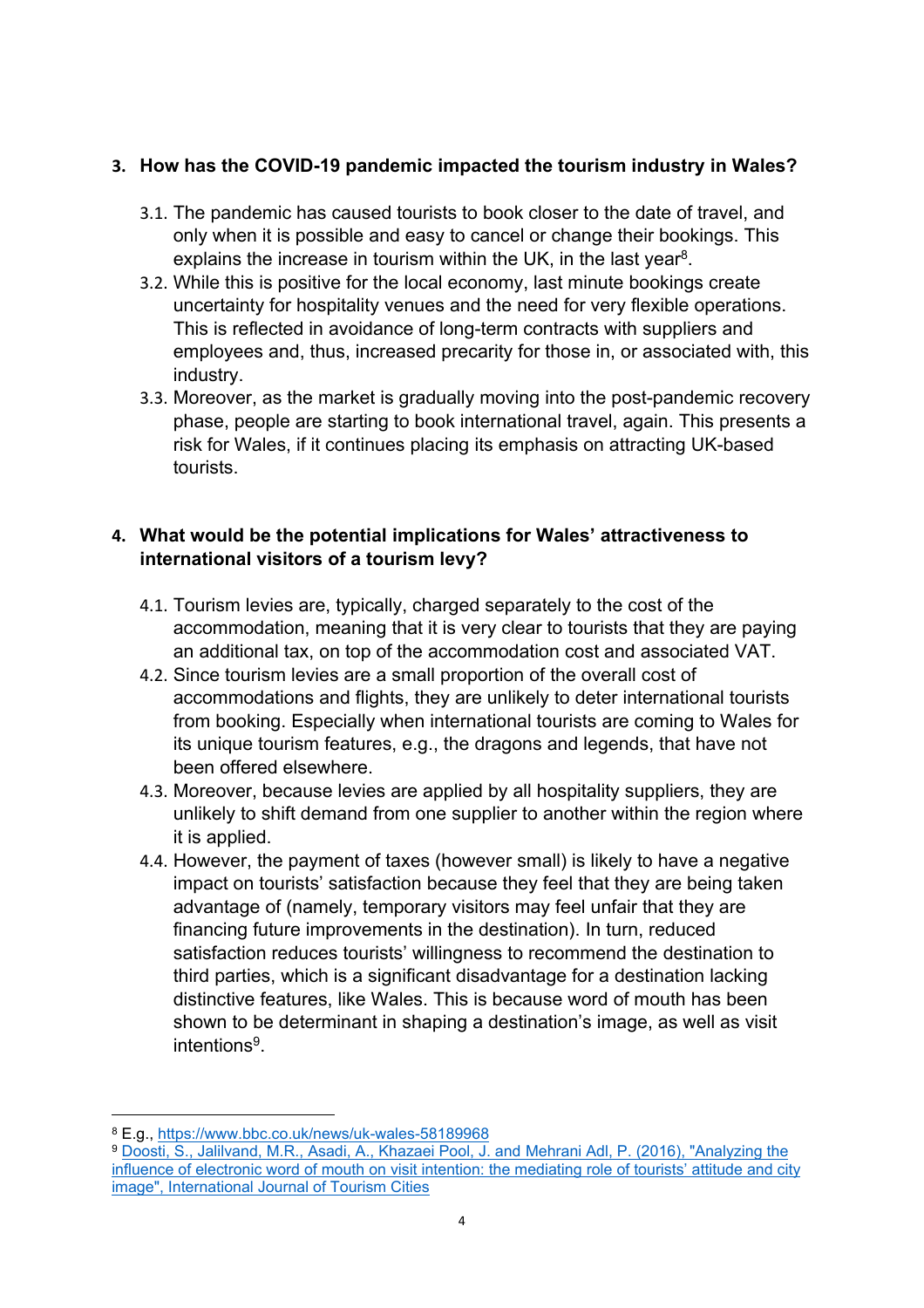- 4.5. In other words, the introduction of tourism levy could increase government revenues in the short-term but is likely to have a detrimental effect in terms of creating a sustainable stream of visitors. Hence the timing of the levy introduction is critical. It may be better accepted by international tourists when Wales' unique selling point is well established and is understood in the mind of international tourists.
- 4.6. If the government were to introduce a levy, it should be clearly communicated to visitors how the additional tax is used to improve their current experiences (as opposed to supporting the industry, the local community, or future improvements).

### **5. What steps are needed post-pandemic for the tourism sector in Wales to recover and grow its international appeal?**

- 5.1. Whilst government guidance and resource allocations are critical in reopening safely, supporting businesses and stimulating demand, the route to inbound international tourism recovery is going to face steep competitions from many other countries that have a heavy reliance on tourism economy<sup>10</sup>.
- 5.2. This highlights the importance of repositioning and rebranding Wales as the "Land of Dragons and Legends" for better international appeal and recognition.
- 5.3. The repositioning and rebranding exercise cannot rely on government effort alone. It requires understanding, support, and co-promotion from multiple stakeholders<sup>11</sup>, including Welsh tourism board, local tourism and hospitability business, residents, as well as domestic tourists from Wales and other parts of the UK. Together, they can help create, facilitate and promote a new Wales brand image by sharing their own experience of the new land of dragons and legends via social media. Destination brands can benefit from user co-created pro-tourism content because such posts are better appreciated and regraded by tourists for their impartial views and authenticity, compared to marketing message used in tourism adverts or promotion materials. User-created content triggers positive emotions such as amazement, attractiveness, pleasure, preference, enchantment, nostalgia, belonginess and intimacy<sup>12</sup> from both the contributors as well as the viewers. Therefore, tourists and residents should be encouraged to use the hashtag  $\#$ ilovewales when using Instagram<sup>13</sup> to promote Wales.

<sup>11</sup> [Canhoto,](https://www.sciencedirect.com/science/article/pii/S0278431921000657) [A.](https://www.sciencedirect.com/science/article/pii/S0278431921000657) [I.](https://www.sciencedirect.com/science/article/pii/S0278431921000657) [&](https://www.sciencedirect.com/science/article/pii/S0278431921000657) [Wei,](https://www.sciencedirect.com/science/article/pii/S0278431921000657) [L.](https://www.sciencedirect.com/science/article/pii/S0278431921000657) [\(2021\).](https://www.sciencedirect.com/science/article/pii/S0278431921000657) [Stakeholders](https://www.sciencedirect.com/science/article/pii/S0278431921000657) [of](https://www.sciencedirect.com/science/article/pii/S0278431921000657) [the](https://www.sciencedirect.com/science/article/pii/S0278431921000657) [World,](https://www.sciencedirect.com/science/article/pii/S0278431921000657) [Unite!:](https://www.sciencedirect.com/science/article/pii/S0278431921000657) [Hospitality](https://www.sciencedirect.com/science/article/pii/S0278431921000657) [in](https://www.sciencedirect.com/science/article/pii/S0278431921000657) [the](https://www.sciencedirect.com/science/article/pii/S0278431921000657) [time](https://www.sciencedirect.com/science/article/pii/S0278431921000657) [of](https://www.sciencedirect.com/science/article/pii/S0278431921000657) [COVID-](https://www.sciencedirect.com/science/article/pii/S0278431921000657)[19.](https://www.sciencedirect.com/science/article/pii/S0278431921000657) *[International](https://www.sciencedirect.com/science/article/pii/S0278431921000657) [Journal](https://www.sciencedirect.com/science/article/pii/S0278431921000657) [of](https://www.sciencedirect.com/science/article/pii/S0278431921000657) [Hospitality](https://www.sciencedirect.com/science/article/pii/S0278431921000657) [Management,](https://www.sciencedirect.com/science/article/pii/S0278431921000657) [95](https://www.sciencedirect.com/science/article/pii/S0278431921000657)*[,](https://www.sciencedirect.com/science/article/pii/S0278431921000657) [DOI:](https://www.sciencedirect.com/science/article/pii/S0278431921000657) [https://doi.org/10.1016/j.ijhm.2021.102922](https://www.sciencedirect.com/science/article/pii/S0278431921000657)

<sup>10</sup> [The](https://assets.publishing.service.gov.uk/government/uploads/system/uploads/attachment_data/file/992974/Tourism_Recovery_Plan__Web_Accessible_.pdf) [Tourism](https://assets.publishing.service.gov.uk/government/uploads/system/uploads/attachment_data/file/992974/Tourism_Recovery_Plan__Web_Accessible_.pdf) [Recovery](https://assets.publishing.service.gov.uk/government/uploads/system/uploads/attachment_data/file/992974/Tourism_Recovery_Plan__Web_Accessible_.pdf) [Plan](https://assets.publishing.service.gov.uk/government/uploads/system/uploads/attachment_data/file/992974/Tourism_Recovery_Plan__Web_Accessible_.pdf) [\(publishing.service.gov.uk\)](https://assets.publishing.service.gov.uk/government/uploads/system/uploads/attachment_data/file/992974/Tourism_Recovery_Plan__Web_Accessible_.pdf)

<sup>&</sup>lt;sup>12</sup> [Filieri,](https://www.sciencedirect.com/science/article/pii/S0261517721000108?casa_token=BWkJRgfm3IUAAAAA:qJTRqzqSSj1MAgHbma6Tl8v46G0KlqqAuYJdp--PMC4_YjSqLY9K6CUSsLSSdmWO4SsmwjS9) [R.,](https://www.sciencedirect.com/science/article/pii/S0261517721000108?casa_token=BWkJRgfm3IUAAAAA:qJTRqzqSSj1MAgHbma6Tl8v46G0KlqqAuYJdp--PMC4_YjSqLY9K6CUSsLSSdmWO4SsmwjS9) [Yen,](https://www.sciencedirect.com/science/article/pii/S0261517721000108?casa_token=BWkJRgfm3IUAAAAA:qJTRqzqSSj1MAgHbma6Tl8v46G0KlqqAuYJdp--PMC4_YjSqLY9K6CUSsLSSdmWO4SsmwjS9) [D.A.](https://www.sciencedirect.com/science/article/pii/S0261517721000108?casa_token=BWkJRgfm3IUAAAAA:qJTRqzqSSj1MAgHbma6Tl8v46G0KlqqAuYJdp--PMC4_YjSqLY9K6CUSsLSSdmWO4SsmwjS9) [and](https://www.sciencedirect.com/science/article/pii/S0261517721000108?casa_token=BWkJRgfm3IUAAAAA:qJTRqzqSSj1MAgHbma6Tl8v46G0KlqqAuYJdp--PMC4_YjSqLY9K6CUSsLSSdmWO4SsmwjS9) [Yu,](https://www.sciencedirect.com/science/article/pii/S0261517721000108?casa_token=BWkJRgfm3IUAAAAA:qJTRqzqSSj1MAgHbma6Tl8v46G0KlqqAuYJdp--PMC4_YjSqLY9K6CUSsLSSdmWO4SsmwjS9) [Q.,](https://www.sciencedirect.com/science/article/pii/S0261517721000108?casa_token=BWkJRgfm3IUAAAAA:qJTRqzqSSj1MAgHbma6Tl8v46G0KlqqAuYJdp--PMC4_YjSqLY9K6CUSsLSSdmWO4SsmwjS9) [2021.](https://www.sciencedirect.com/science/article/pii/S0261517721000108?casa_token=BWkJRgfm3IUAAAAA:qJTRqzqSSj1MAgHbma6Tl8v46G0KlqqAuYJdp--PMC4_YjSqLY9K6CUSsLSSdmWO4SsmwjS9) [#](https://www.sciencedirect.com/science/article/pii/S0261517721000108?casa_token=BWkJRgfm3IUAAAAA:qJTRqzqSSj1MAgHbma6Tl8v46G0KlqqAuYJdp--PMC4_YjSqLY9K6CUSsLSSdmWO4SsmwjS9) [ILoveLondon:](https://www.sciencedirect.com/science/article/pii/S0261517721000108?casa_token=BWkJRgfm3IUAAAAA:qJTRqzqSSj1MAgHbma6Tl8v46G0KlqqAuYJdp--PMC4_YjSqLY9K6CUSsLSSdmWO4SsmwjS9) [An](https://www.sciencedirect.com/science/article/pii/S0261517721000108?casa_token=BWkJRgfm3IUAAAAA:qJTRqzqSSj1MAgHbma6Tl8v46G0KlqqAuYJdp--PMC4_YjSqLY9K6CUSsLSSdmWO4SsmwjS9) [exploration](https://www.sciencedirect.com/science/article/pii/S0261517721000108?casa_token=BWkJRgfm3IUAAAAA:qJTRqzqSSj1MAgHbma6Tl8v46G0KlqqAuYJdp--PMC4_YjSqLY9K6CUSsLSSdmWO4SsmwjS9) [of](https://www.sciencedirect.com/science/article/pii/S0261517721000108?casa_token=BWkJRgfm3IUAAAAA:qJTRqzqSSj1MAgHbma6Tl8v46G0KlqqAuYJdp--PMC4_YjSqLY9K6CUSsLSSdmWO4SsmwjS9) [the](https://www.sciencedirect.com/science/article/pii/S0261517721000108?casa_token=BWkJRgfm3IUAAAAA:qJTRqzqSSj1MAgHbma6Tl8v46G0KlqqAuYJdp--PMC4_YjSqLY9K6CUSsLSSdmWO4SsmwjS9) [declaration](https://www.sciencedirect.com/science/article/pii/S0261517721000108?casa_token=BWkJRgfm3IUAAAAA:qJTRqzqSSj1MAgHbma6Tl8v46G0KlqqAuYJdp--PMC4_YjSqLY9K6CUSsLSSdmWO4SsmwjS9) of [love](https://www.sciencedirect.com/science/article/pii/S0261517721000108?casa_token=BWkJRgfm3IUAAAAA:qJTRqzqSSj1MAgHbma6Tl8v46G0KlqqAuYJdp--PMC4_YjSqLY9K6CUSsLSSdmWO4SsmwjS9) [towards](https://www.sciencedirect.com/science/article/pii/S0261517721000108?casa_token=BWkJRgfm3IUAAAAA:qJTRqzqSSj1MAgHbma6Tl8v46G0KlqqAuYJdp--PMC4_YjSqLY9K6CUSsLSSdmWO4SsmwjS9) [a](https://www.sciencedirect.com/science/article/pii/S0261517721000108?casa_token=BWkJRgfm3IUAAAAA:qJTRqzqSSj1MAgHbma6Tl8v46G0KlqqAuYJdp--PMC4_YjSqLY9K6CUSsLSSdmWO4SsmwjS9) [destination](https://www.sciencedirect.com/science/article/pii/S0261517721000108?casa_token=BWkJRgfm3IUAAAAA:qJTRqzqSSj1MAgHbma6Tl8v46G0KlqqAuYJdp--PMC4_YjSqLY9K6CUSsLSSdmWO4SsmwjS9) [on](https://www.sciencedirect.com/science/article/pii/S0261517721000108?casa_token=BWkJRgfm3IUAAAAA:qJTRqzqSSj1MAgHbma6Tl8v46G0KlqqAuYJdp--PMC4_YjSqLY9K6CUSsLSSdmWO4SsmwjS9) [Instagram.](https://www.sciencedirect.com/science/article/pii/S0261517721000108?casa_token=BWkJRgfm3IUAAAAA:qJTRqzqSSj1MAgHbma6Tl8v46G0KlqqAuYJdp--PMC4_YjSqLY9K6CUSsLSSdmWO4SsmwjS9) *[Tourism](https://www.sciencedirect.com/science/article/pii/S0261517721000108?casa_token=BWkJRgfm3IUAAAAA:qJTRqzqSSj1MAgHbma6Tl8v46G0KlqqAuYJdp--PMC4_YjSqLY9K6CUSsLSSdmWO4SsmwjS9) [Management](https://www.sciencedirect.com/science/article/pii/S0261517721000108?casa_token=BWkJRgfm3IUAAAAA:qJTRqzqSSj1MAgHbma6Tl8v46G0KlqqAuYJdp--PMC4_YjSqLY9K6CUSsLSSdmWO4SsmwjS9)*[,](https://www.sciencedirect.com/science/article/pii/S0261517721000108?casa_token=BWkJRgfm3IUAAAAA:qJTRqzqSSj1MAgHbma6Tl8v46G0KlqqAuYJdp--PMC4_YjSqLY9K6CUSsLSSdmWO4SsmwjS9) *[85](https://www.sciencedirect.com/science/article/pii/S0261517721000108?casa_token=BWkJRgfm3IUAAAAA:qJTRqzqSSj1MAgHbma6Tl8v46G0KlqqAuYJdp--PMC4_YjSqLY9K6CUSsLSSdmWO4SsmwjS9)*[,](https://www.sciencedirect.com/science/article/pii/S0261517721000108?casa_token=BWkJRgfm3IUAAAAA:qJTRqzqSSj1MAgHbma6Tl8v46G0KlqqAuYJdp--PMC4_YjSqLY9K6CUSsLSSdmWO4SsmwjS9) [p.104291](https://www.sciencedirect.com/science/article/pii/S0261517721000108?casa_token=BWkJRgfm3IUAAAAA:qJTRqzqSSj1MAgHbma6Tl8v46G0KlqqAuYJdp--PMC4_YjSqLY9K6CUSsLSSdmWO4SsmwjS9).

<sup>13</sup> [Filieri,](https://www.sciencedirect.com/science/article/pii/S0261517721000108?casa_token=BWkJRgfm3IUAAAAA:qJTRqzqSSj1MAgHbma6Tl8v46G0KlqqAuYJdp--PMC4_YjSqLY9K6CUSsLSSdmWO4SsmwjS9) [R.,](https://www.sciencedirect.com/science/article/pii/S0261517721000108?casa_token=BWkJRgfm3IUAAAAA:qJTRqzqSSj1MAgHbma6Tl8v46G0KlqqAuYJdp--PMC4_YjSqLY9K6CUSsLSSdmWO4SsmwjS9) [Yen,](https://www.sciencedirect.com/science/article/pii/S0261517721000108?casa_token=BWkJRgfm3IUAAAAA:qJTRqzqSSj1MAgHbma6Tl8v46G0KlqqAuYJdp--PMC4_YjSqLY9K6CUSsLSSdmWO4SsmwjS9) [D.A.](https://www.sciencedirect.com/science/article/pii/S0261517721000108?casa_token=BWkJRgfm3IUAAAAA:qJTRqzqSSj1MAgHbma6Tl8v46G0KlqqAuYJdp--PMC4_YjSqLY9K6CUSsLSSdmWO4SsmwjS9) [and](https://www.sciencedirect.com/science/article/pii/S0261517721000108?casa_token=BWkJRgfm3IUAAAAA:qJTRqzqSSj1MAgHbma6Tl8v46G0KlqqAuYJdp--PMC4_YjSqLY9K6CUSsLSSdmWO4SsmwjS9) [Yu,](https://www.sciencedirect.com/science/article/pii/S0261517721000108?casa_token=BWkJRgfm3IUAAAAA:qJTRqzqSSj1MAgHbma6Tl8v46G0KlqqAuYJdp--PMC4_YjSqLY9K6CUSsLSSdmWO4SsmwjS9) [Q.,](https://www.sciencedirect.com/science/article/pii/S0261517721000108?casa_token=BWkJRgfm3IUAAAAA:qJTRqzqSSj1MAgHbma6Tl8v46G0KlqqAuYJdp--PMC4_YjSqLY9K6CUSsLSSdmWO4SsmwjS9) [2021.](https://www.sciencedirect.com/science/article/pii/S0261517721000108?casa_token=BWkJRgfm3IUAAAAA:qJTRqzqSSj1MAgHbma6Tl8v46G0KlqqAuYJdp--PMC4_YjSqLY9K6CUSsLSSdmWO4SsmwjS9) [#](https://www.sciencedirect.com/science/article/pii/S0261517721000108?casa_token=BWkJRgfm3IUAAAAA:qJTRqzqSSj1MAgHbma6Tl8v46G0KlqqAuYJdp--PMC4_YjSqLY9K6CUSsLSSdmWO4SsmwjS9) [ILoveLondon:](https://www.sciencedirect.com/science/article/pii/S0261517721000108?casa_token=BWkJRgfm3IUAAAAA:qJTRqzqSSj1MAgHbma6Tl8v46G0KlqqAuYJdp--PMC4_YjSqLY9K6CUSsLSSdmWO4SsmwjS9) [An](https://www.sciencedirect.com/science/article/pii/S0261517721000108?casa_token=BWkJRgfm3IUAAAAA:qJTRqzqSSj1MAgHbma6Tl8v46G0KlqqAuYJdp--PMC4_YjSqLY9K6CUSsLSSdmWO4SsmwjS9) [exploration](https://www.sciencedirect.com/science/article/pii/S0261517721000108?casa_token=BWkJRgfm3IUAAAAA:qJTRqzqSSj1MAgHbma6Tl8v46G0KlqqAuYJdp--PMC4_YjSqLY9K6CUSsLSSdmWO4SsmwjS9) [of](https://www.sciencedirect.com/science/article/pii/S0261517721000108?casa_token=BWkJRgfm3IUAAAAA:qJTRqzqSSj1MAgHbma6Tl8v46G0KlqqAuYJdp--PMC4_YjSqLY9K6CUSsLSSdmWO4SsmwjS9) [the](https://www.sciencedirect.com/science/article/pii/S0261517721000108?casa_token=BWkJRgfm3IUAAAAA:qJTRqzqSSj1MAgHbma6Tl8v46G0KlqqAuYJdp--PMC4_YjSqLY9K6CUSsLSSdmWO4SsmwjS9) [declaration](https://www.sciencedirect.com/science/article/pii/S0261517721000108?casa_token=BWkJRgfm3IUAAAAA:qJTRqzqSSj1MAgHbma6Tl8v46G0KlqqAuYJdp--PMC4_YjSqLY9K6CUSsLSSdmWO4SsmwjS9) [of](https://www.sciencedirect.com/science/article/pii/S0261517721000108?casa_token=BWkJRgfm3IUAAAAA:qJTRqzqSSj1MAgHbma6Tl8v46G0KlqqAuYJdp--PMC4_YjSqLY9K6CUSsLSSdmWO4SsmwjS9) [love](https://www.sciencedirect.com/science/article/pii/S0261517721000108?casa_token=BWkJRgfm3IUAAAAA:qJTRqzqSSj1MAgHbma6Tl8v46G0KlqqAuYJdp--PMC4_YjSqLY9K6CUSsLSSdmWO4SsmwjS9) [towards](https://www.sciencedirect.com/science/article/pii/S0261517721000108?casa_token=BWkJRgfm3IUAAAAA:qJTRqzqSSj1MAgHbma6Tl8v46G0KlqqAuYJdp--PMC4_YjSqLY9K6CUSsLSSdmWO4SsmwjS9) [a](https://www.sciencedirect.com/science/article/pii/S0261517721000108?casa_token=BWkJRgfm3IUAAAAA:qJTRqzqSSj1MAgHbma6Tl8v46G0KlqqAuYJdp--PMC4_YjSqLY9K6CUSsLSSdmWO4SsmwjS9) [destination](https://www.sciencedirect.com/science/article/pii/S0261517721000108?casa_token=BWkJRgfm3IUAAAAA:qJTRqzqSSj1MAgHbma6Tl8v46G0KlqqAuYJdp--PMC4_YjSqLY9K6CUSsLSSdmWO4SsmwjS9) [on](https://www.sciencedirect.com/science/article/pii/S0261517721000108?casa_token=BWkJRgfm3IUAAAAA:qJTRqzqSSj1MAgHbma6Tl8v46G0KlqqAuYJdp--PMC4_YjSqLY9K6CUSsLSSdmWO4SsmwjS9) [Instagram.](https://www.sciencedirect.com/science/article/pii/S0261517721000108?casa_token=BWkJRgfm3IUAAAAA:qJTRqzqSSj1MAgHbma6Tl8v46G0KlqqAuYJdp--PMC4_YjSqLY9K6CUSsLSSdmWO4SsmwjS9) *[Tourism](https://www.sciencedirect.com/science/article/pii/S0261517721000108?casa_token=BWkJRgfm3IUAAAAA:qJTRqzqSSj1MAgHbma6Tl8v46G0KlqqAuYJdp--PMC4_YjSqLY9K6CUSsLSSdmWO4SsmwjS9) [Management](https://www.sciencedirect.com/science/article/pii/S0261517721000108?casa_token=BWkJRgfm3IUAAAAA:qJTRqzqSSj1MAgHbma6Tl8v46G0KlqqAuYJdp--PMC4_YjSqLY9K6CUSsLSSdmWO4SsmwjS9)*[,](https://www.sciencedirect.com/science/article/pii/S0261517721000108?casa_token=BWkJRgfm3IUAAAAA:qJTRqzqSSj1MAgHbma6Tl8v46G0KlqqAuYJdp--PMC4_YjSqLY9K6CUSsLSSdmWO4SsmwjS9) *[85](https://www.sciencedirect.com/science/article/pii/S0261517721000108?casa_token=BWkJRgfm3IUAAAAA:qJTRqzqSSj1MAgHbma6Tl8v46G0KlqqAuYJdp--PMC4_YjSqLY9K6CUSsLSSdmWO4SsmwjS9)*[,](https://www.sciencedirect.com/science/article/pii/S0261517721000108?casa_token=BWkJRgfm3IUAAAAA:qJTRqzqSSj1MAgHbma6Tl8v46G0KlqqAuYJdp--PMC4_YjSqLY9K6CUSsLSSdmWO4SsmwjS9) [p.104291.](https://www.sciencedirect.com/science/article/pii/S0261517721000108?casa_token=BWkJRgfm3IUAAAAA:qJTRqzqSSj1MAgHbma6Tl8v46G0KlqqAuYJdp--PMC4_YjSqLY9K6CUSsLSSdmWO4SsmwjS9)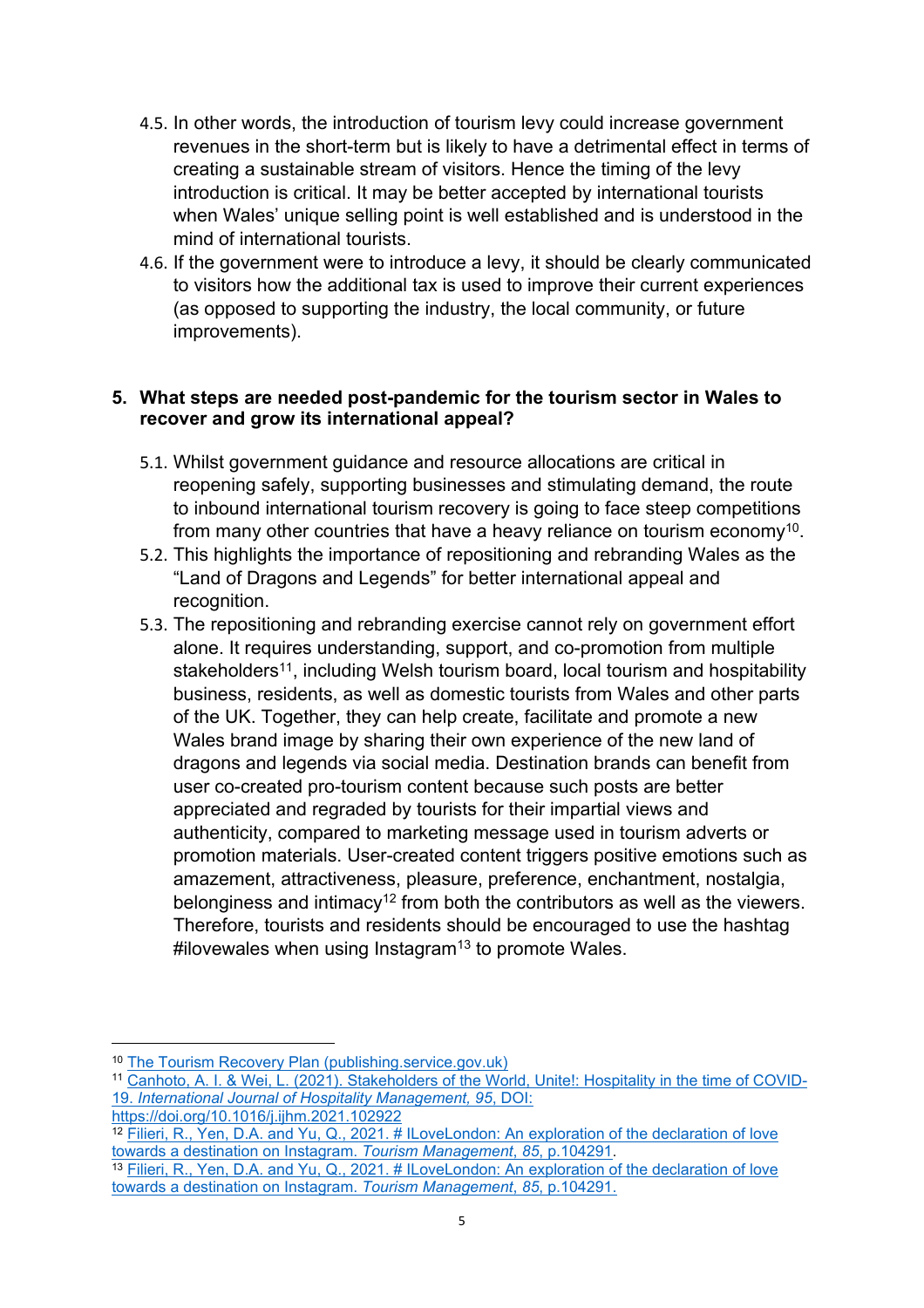#### **6. How can the UK and Welsh Governments and bodies like VisitBritain and Visit Wales better work together to make Wales a more attractive destination for international visitors?**

- 6.1. In the short term, these bodies should direct their promotional efforts to the "off the beaten path" segment of visitors, who like to stay away from popular destinations. Such international visitors are likely to want to spend more time exploring Wales, hence the campaign should focus on discovery (for instance, famous movie and series' settings, as well as places and hiking routes associated with Y Ddraig Goch and the legendary King author and Merlin).
- 6.2. In addition, promotion effort should focus on attracting London-based international tourists to visit Wales as a potential short-trip destination. The promotion should focus on illustrating how international tourists can complete many tourist activities in a short amount of time, making the most of their trip to the UK. An example of such a successful campaign is Visit Scotland's "A Perfect Day"<sup>14</sup>. For Wales, this could be 'A Day of Dragons and Legends.' This needs to be complemented with a campaign to generate user-created content via the hashtag #ilovewales, and superior customer service that delights visitors and instils word of mouth.
- 6.3.In the mid-term, it is necessary to increase the perceived value<sup>15</sup> of visiting Wales by repositioning it as a distinctive destination (namely, through the proposed "The Land of Dragons and Legends" campaign); and by using physical evidence to signal quality, partnering with trusted providers<sup>16</sup> and adopting industry standards, to attract tourists.

#### **7. What infrastructure and transport reforms are needed to make it easier for international tourists to reach Welsh destinations and attractions?**

- 7.1. Tourist inflow and transport infrastructure. Evidence suggests that transport infrastructure is a significant determinant of tourist inflow into a destination<sup>17</sup>. The fact that most inbound tourists to Wales must arrive by way of an English city first (e.g., London, Manchester) dictates that the international tourist inflow is funnelled through those destinations and then, naturally becomes a fraction of the initial inflow to London or Manchester. Enhancing the transport connections with these large destinations and promoting the ease of these connections will help increase the inflow especially for international tourists.
- 7.2. Services: It is critical to help international tourists make the most of their time by providing frequent and easy to use public transport. Major tourist attractions such as the North Coast Way, Pembrokeshire, and Snowdonia, which are on many international tourists' to-see list, are, typically, hard to reach without a car. The transport to and from these attractions, from the

<sup>14</sup> [https://www.thedrum.com/news/2010/11/05/visitscotland-hails-success-perfect-day-campaign](https://www.thedrum.com/news/2010/11/05/visitscotland-hails-success-perfect-day-campaign-scotlands-economy)[scotlands-economy](https://www.thedrum.com/news/2010/11/05/visitscotland-hails-success-perfect-day-campaign-scotlands-economy)

<sup>15</sup> [Luo,](https://www.sciencedirect.com/science/article/pii/S0148296318303023) [J.,](https://www.sciencedirect.com/science/article/pii/S0148296318303023) [Dey,](https://www.sciencedirect.com/science/article/pii/S0148296318303023) [B.L.,](https://www.sciencedirect.com/science/article/pii/S0148296318303023) [Yalkin,](https://www.sciencedirect.com/science/article/pii/S0148296318303023) [C.,](https://www.sciencedirect.com/science/article/pii/S0148296318303023) [Sivarajah,](https://www.sciencedirect.com/science/article/pii/S0148296318303023) [U.,](https://www.sciencedirect.com/science/article/pii/S0148296318303023) [Punjaisri,](https://www.sciencedirect.com/science/article/pii/S0148296318303023) [K.,](https://www.sciencedirect.com/science/article/pii/S0148296318303023) [Huang,](https://www.sciencedirect.com/science/article/pii/S0148296318303023) [Y.A.](https://www.sciencedirect.com/science/article/pii/S0148296318303023) [and](https://www.sciencedirect.com/science/article/pii/S0148296318303023) [Yen,](https://www.sciencedirect.com/science/article/pii/S0148296318303023) [D.A.,](https://www.sciencedirect.com/science/article/pii/S0148296318303023) [2020.](https://www.sciencedirect.com/science/article/pii/S0148296318303023) [Millennial](https://www.sciencedirect.com/science/article/pii/S0148296318303023) [Chinese](https://www.sciencedirect.com/science/article/pii/S0148296318303023) [consumers'](https://www.sciencedirect.com/science/article/pii/S0148296318303023) [perceived](https://www.sciencedirect.com/science/article/pii/S0148296318303023) [destination](https://www.sciencedirect.com/science/article/pii/S0148296318303023) [brand](https://www.sciencedirect.com/science/article/pii/S0148296318303023) [value.](https://www.sciencedirect.com/science/article/pii/S0148296318303023) *[Journal](https://www.sciencedirect.com/science/article/pii/S0148296318303023) [of](https://www.sciencedirect.com/science/article/pii/S0148296318303023) [Business](https://www.sciencedirect.com/science/article/pii/S0148296318303023) [Research](https://www.sciencedirect.com/science/article/pii/S0148296318303023)*[,](https://www.sciencedirect.com/science/article/pii/S0148296318303023) *[116](https://www.sciencedirect.com/science/article/pii/S0148296318303023)*[,](https://www.sciencedirect.com/science/article/pii/S0148296318303023) [pp.655-665.](https://www.sciencedirect.com/science/article/pii/S0148296318303023)

<sup>16</sup> <https://businesswales.gov.wales/tourism/working-together>

<sup>17</sup> [Khadaroo,](https://www.sciencedirect.com/science/article/pii/S0261517707001926) [J.,](https://www.sciencedirect.com/science/article/pii/S0261517707001926) [&](https://www.sciencedirect.com/science/article/pii/S0261517707001926) [Seetanah,](https://www.sciencedirect.com/science/article/pii/S0261517707001926) [B.](https://www.sciencedirect.com/science/article/pii/S0261517707001926) [\(2008\).](https://www.sciencedirect.com/science/article/pii/S0261517707001926) [The](https://www.sciencedirect.com/science/article/pii/S0261517707001926) [role](https://www.sciencedirect.com/science/article/pii/S0261517707001926) [of](https://www.sciencedirect.com/science/article/pii/S0261517707001926) [transport](https://www.sciencedirect.com/science/article/pii/S0261517707001926) [infrastructure](https://www.sciencedirect.com/science/article/pii/S0261517707001926) [in](https://www.sciencedirect.com/science/article/pii/S0261517707001926) [international](https://www.sciencedirect.com/science/article/pii/S0261517707001926) [tourism](https://www.sciencedirect.com/science/article/pii/S0261517707001926) [development:](https://www.sciencedirect.com/science/article/pii/S0261517707001926) [A](https://www.sciencedirect.com/science/article/pii/S0261517707001926) [gravity](https://www.sciencedirect.com/science/article/pii/S0261517707001926) [model](https://www.sciencedirect.com/science/article/pii/S0261517707001926) [approach.](https://www.sciencedirect.com/science/article/pii/S0261517707001926) *[Tourism](https://www.sciencedirect.com/science/article/pii/S0261517707001926) [Management](https://www.sciencedirect.com/science/article/pii/S0261517707001926)*[,](https://www.sciencedirect.com/science/article/pii/S0261517707001926) [29\(5\),](https://www.sciencedirect.com/science/article/pii/S0261517707001926) [831-840](https://www.sciencedirect.com/science/article/pii/S0261517707001926).